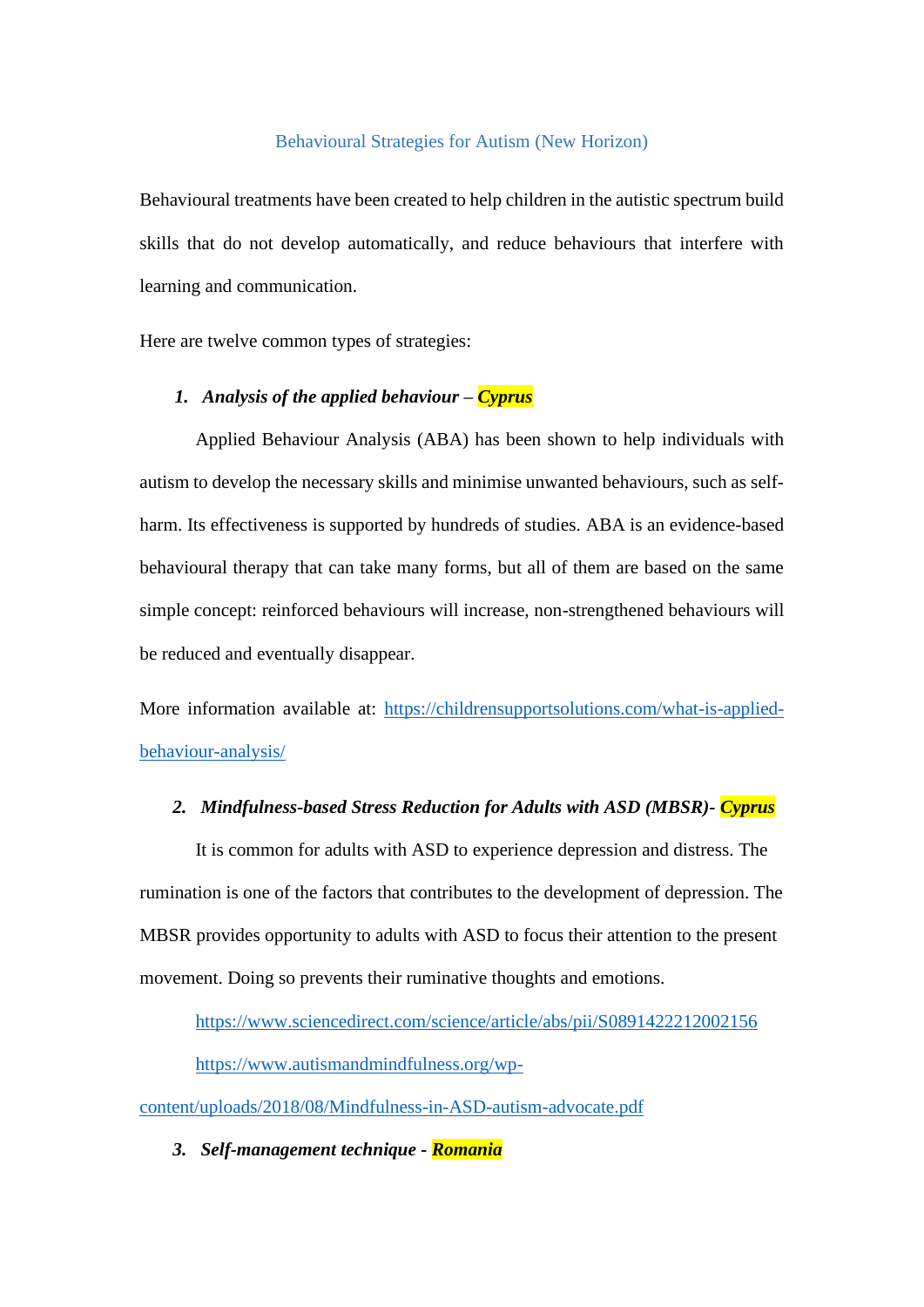Self-management is a technique which can easily be used for adults with ASD. In general terms, self- management aims to increase independency through the selfregulation and decrease prompt dependency. Self-management interventions teach learners to distinguish appropriate and inappropriate behaviours, keeping track and recording their own actions, and reinforcing themselves for the appropriate behaviour.

<https://www.unl.edu/asdnetwork/self-management-individuals-asd>

## *4. Video Self-Modeling (VSM): Romania*

The video self-modelling uses the self-video of adults with autism. In that video, adults with autism are the models themselves and they are videotaped while performing the targeted behaviour. The effectivity of VSM are supported by various studies. For example, a study found that VSM is an effective method in teaching job skills.

## <https://www.hindawi.com/journals/crinm/2014/425897/>

## **5.** *Face Your Fears (FYF) – Russia*

Facing Your Fears is a group cognitive-behavioural treatment designed to help young adults with ASD who in turn have symptoms of anxiety.

How it works: Facing Your Fears helps adults learn to identify their concerns and develop healthy adaptation strategies they can rely on when they feel anxious. Adults also have the opportunity to practice these new strategies within their group. In addition to the adults, there is a separate group for parents to learn how to help their child with ASD and the anxiety that accompanies it.

More information available at:<https://bit.ly/3GOcvHR>

## *6. Speech Therapy – Russia*

Speech-language therapy addresses challenges with language and communication. It can help people with autism improve their verbal, nonverbal, and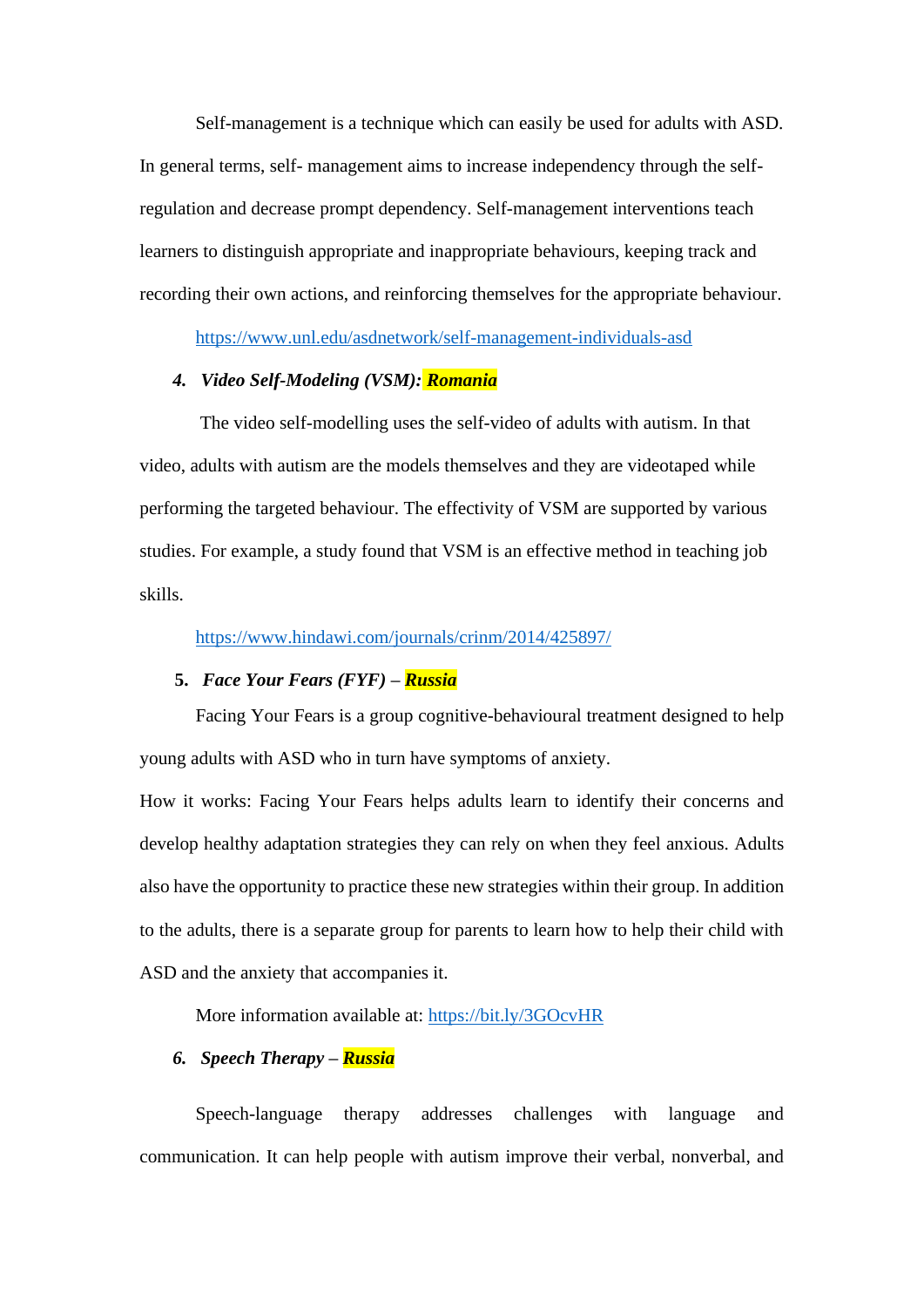social communication. The overall goal is to help the person communicate in more useful and functional ways. Communication and speech-related challenges vary from person to person. Some individuals on the autism spectrum are not able to speak. Others love to talk, but have difficulty holding a conversation or understanding body language and facial expressions when talking with others.

A speech therapy program begins with an evaluation by a speech-language pathologist (SLP) to assess the person's communication strengths and challenges. From this evaluation, the SLP creates individual goals for therapy. Common goals may include improving spoken language, learning nonverbal skills such as signs or gestures, or learning to communicate using an alternative method (such as pictures or technology). Examples of the skills that speech therapy may work on include a) strengthening the muscles in the mouth, jaw and neck, b) making clearer speech sounds, c) matching emotions with the correct facial expression, d) understanding body language, e) responding to questions, f) matching a picture with its meaning, g) using a speech app on an iPad to produce the correct word, and h) modulating tone of voice.

More information available at:<https://www.autismspeaks.org/speech-therapy-autism>

## *7. Occupational therapy – Romania SC Psiho*

Occupational therapy, known as OT, is designed to help children acquire the skills needed to perform the activities, or "occupations," of daily life.

Occupational therapists work with children to develop a variety of skills or skills. This may include thin and thick motor skills, help with feeding problems or sensory problems, or with the development of essential self-help skills, such as brushing your teeth, dressing, going to the bathroom, and more.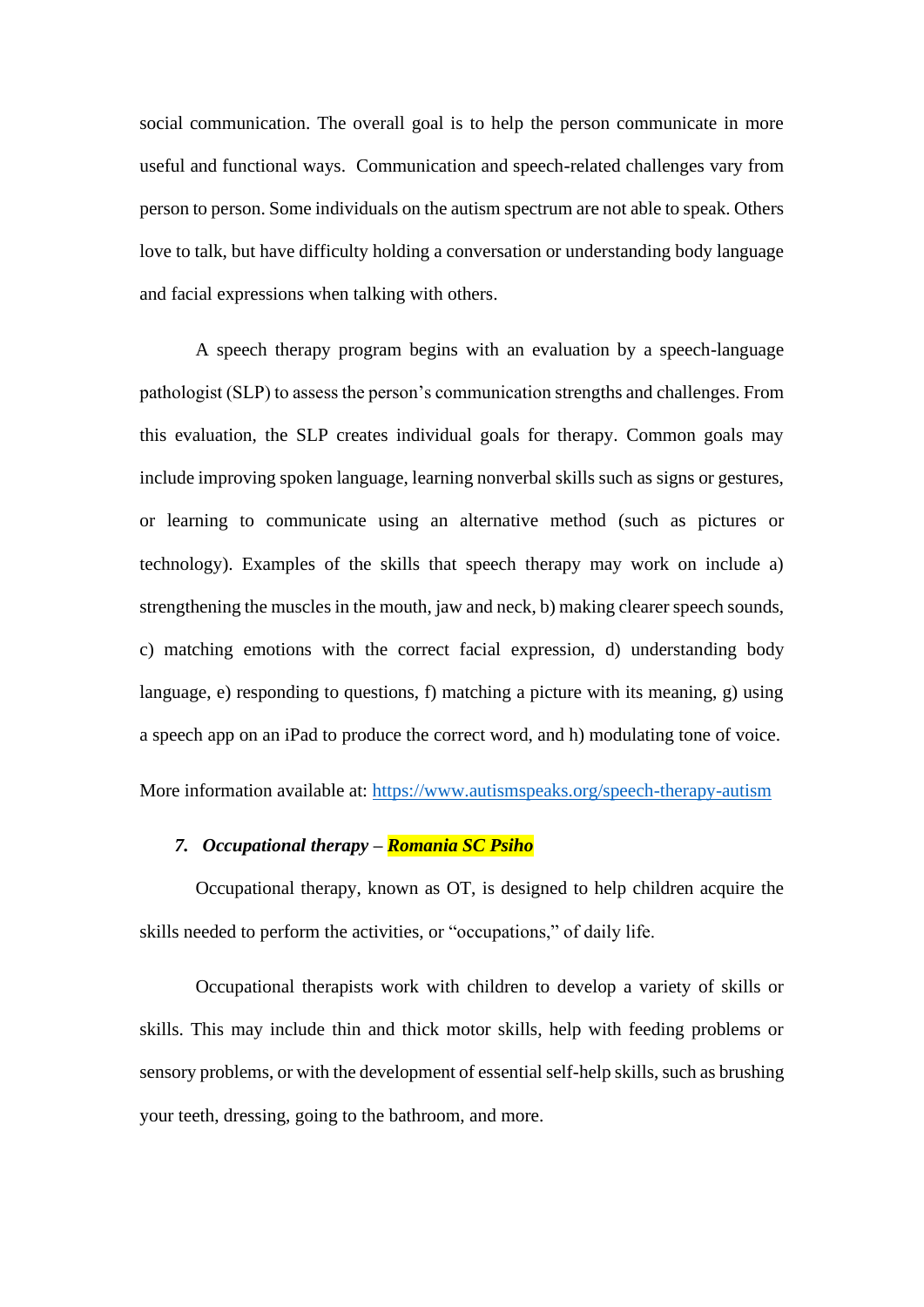More information available at: [https://www.autismspeaks.org/occupational](https://www.autismspeaks.org/occupational-therapy-ot-0)[therapy-ot-0.](https://www.autismspeaks.org/occupational-therapy-ot-0)

#### **8.** *Virtual Reality Job Interview Training- Romania SC Psiho*

Individuals with ASD experience difficulties at job interviews. According to a study, individuals with ASD find it challenging to answer questions directed during the interviews. Moreover, this challenge creates anxiety among individuals with ASD.

The virtual reality job interview enables adults with ASD to practice job interviews in a virtual environment. Instead of only providing pre-employment information to the adults of ASD, virtual reality job interview enables them to put these knowledge into practice.

<https://pubmed.ncbi.nlm.nih.gov/24803366/>

[https://news.umich.edu/virtual-training-gives-young-adults-with-autism](https://news.umich.edu/virtual-training-gives-young-adults-with-autism-stronger-interview-skills-to-obtain-jobs/)[stronger-interview-skills-to-obtain-jobs/](https://news.umich.edu/virtual-training-gives-young-adults-with-autism-stronger-interview-skills-to-obtain-jobs/)

## *9. Music Therapy: Italy*

Music therapy enables adults with ASD to improve communication skills, social development, self-expression, emotional support, cognitive development, empowerment and creativity.

Research in the field of people with autism presents numerous contributions regarding the effect of music on these psychopathologies. This is because there are several techniques that have a positive influence on the symptoms in people with autism, see for example the contribution offered by Baker (1982) in "The use of music with autistic children" (Baker,  $1982$ )<sup>1</sup>, or by Nelson et al., (1984) in "Music activities

<sup>1</sup> Baker B.S. The use of music with autistic children. *Journal of Psychosocial Nursing and Mental Health Services*, *20*(4), 1982, pp. 31-34.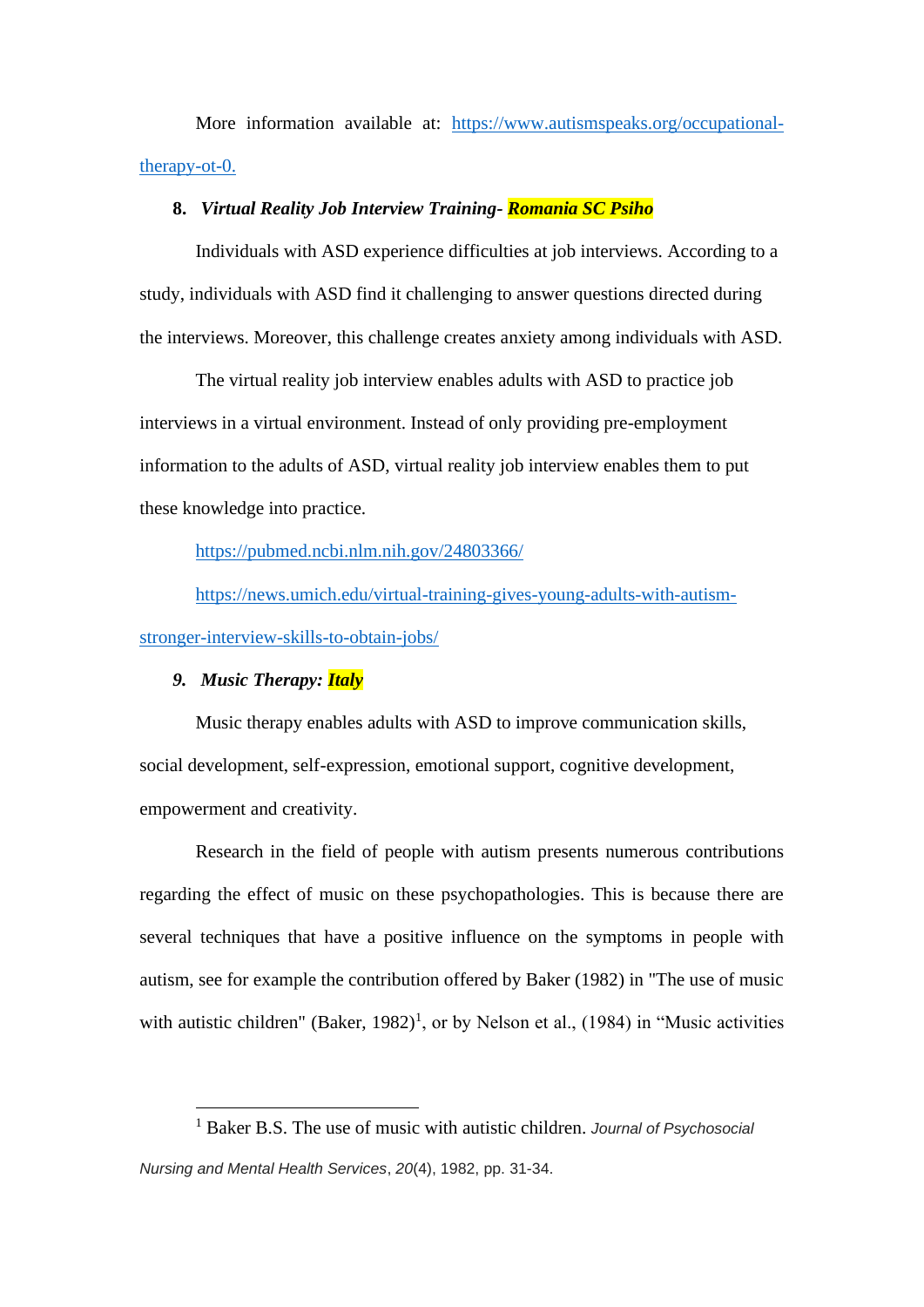as therapy for children with autism and other pervasive developmental disorders" (Nelson et al.,  $1984$ )<sup>2</sup>.

According to the authors, the activities and techniques that incorporate musical stimuli play an important role in the therapy of people with autism as these techniques can, for example, facilitate communication, and in particular the mode of expression and the ability to understand, aspects that we know to be compromised in autism as well as can discourage isolation and consequently actively involve the individual (Thaut, 1984)<sup>3</sup>, and decrease stereotyped behaviors (Soraci et al., 1982)<sup>4</sup>.

The communication difficulties of an autistic subject seem to reside in the fact that he fails in the manipulation of symbols or symbolic representations for which the autistic language is often characterized by stammering, silence, limited communicative intent or non-communicative speech (Nelson et al.,  $1984$ )<sup>5</sup>. In this regard, the techniques of music therapy aim to stimulate the cognitive processes of symbolization

<sup>3</sup> Thaut M.H. A music therapy treatment model for autistic children. *Music Therapy Perspectives*, *1*(4), 1984, pp. 7-13.

 $4$  Soraci Jr, S., Deckner C. W., McDaniel C., and Blanton R. I. The relationship between rate of rhythmicity and the stereotypic behaviors of abnormal children. *Journal of Music Therapy*, *19*(1), 1982, pp. 46-54.

 $2$  Nelson D.L., Anderson V.G., and Gonzales A.D. Music activities as therapy for children with autism and other pervasive developmental disorders. *Journal of Music Therapy, 21*(3), 1984, pp. 100-116.

<sup>5</sup> Nelson D.L., Anderson V.G., and Gonzales A.D. Music activities as therapy for children with autism and other pervasive developmental disorders. *Journal of Music Therapy, 21*(3), 1984, pp. 100-116.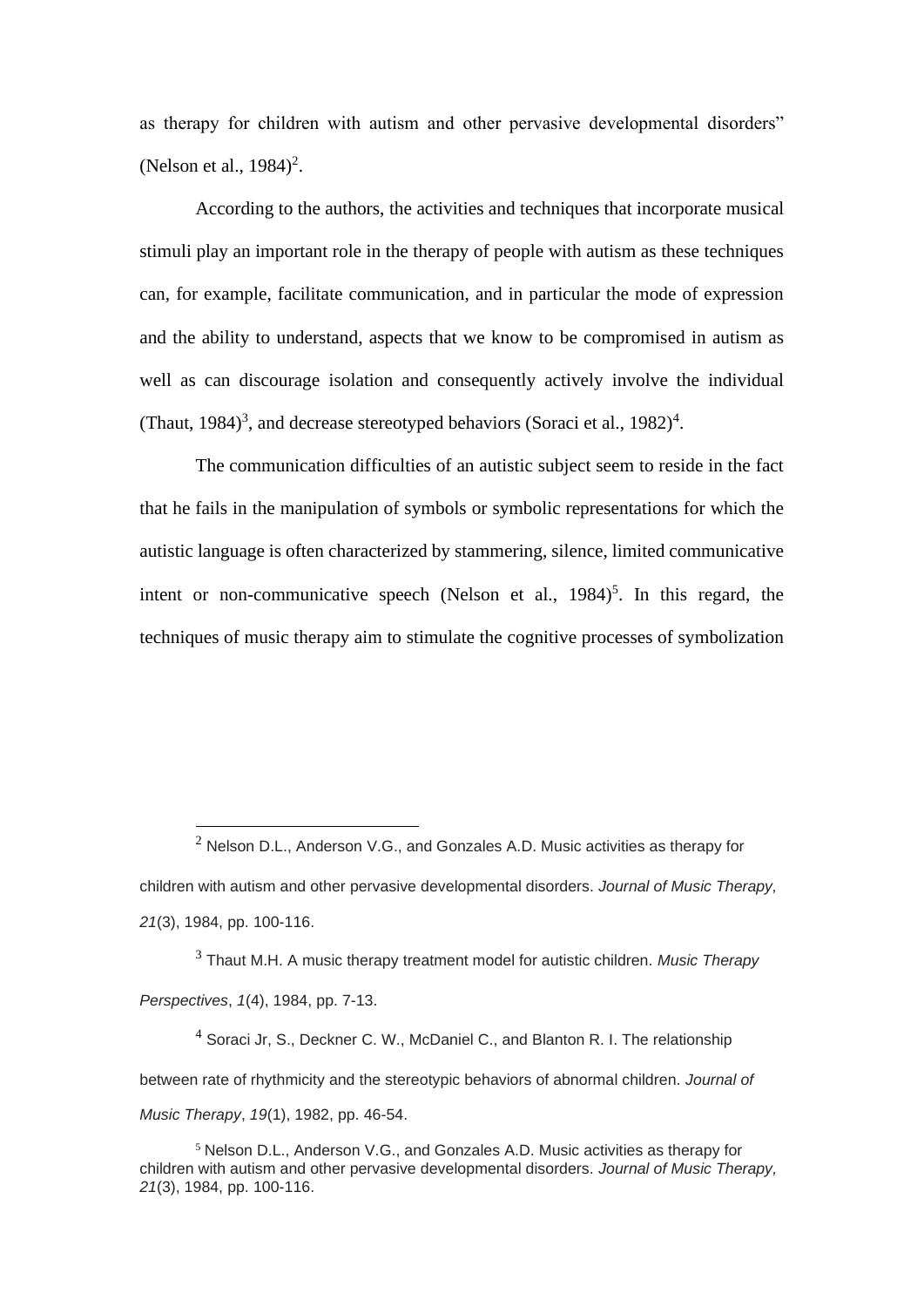and verbal understanding, allowing to meet the desire and the need to communicate (Thaut,  $1984$ <sup>6</sup>.

Isolation and social withdrawal for many years have been seen as the primary characteristics of autism, as it comes from the fact that the intensity can vary from case to case (Thaut,  $1984$ )<sup>7</sup>. Consequently, being able to interrupt social isolation to actively involve the autistic individual can be fundamental for solving most of the perceptual and cognitive problems that I experience. In this regard, music therapy can act as an intermediary with the therapist for the construction of a first point of contact.

As for the ability of music therapy to reduce stereotyped behaviors, it is based on the fact that it is able to break stereotyped motility patterns thanks to rhythmicity.

According to music therapist Janet McLachland, music is able to offer a unique way to connect, celebrate and empower the individuality of autistic people. He, in the charity of music therapy "Nardoff Robbins Scotland" proposed to use music therapy to intervene on people with ASD (McLachlan,  $2016$ <sup>8</sup>.

In particular, within the center, music therapy takes place in 1: 1 sessions in small groups on a weekly basis where the music therapists adopt an individualized approach, aimed at satisfying the needs of each individual, in order to pursue the construction of a relationship. therapeutic through music that can be set live or created

*Perspectives*, *1*(4), 1984, pp. 7-13.

<sup>7</sup> Thaut M.H. A music therapy treatment model for autistic children. *Music Therapy Perspectives*, *1*(4), 1984, pp. 7-13.

<sup>6</sup> Thaut M.H. A music therapy treatment model for autistic children. *Music Therapy* 

<sup>8</sup> McLachlan, 2016. *Music therapy and autism*. In https://www.autism.org.uk/advice-andguidance/professional-practice/music-therapy Consultato in aprile 2022.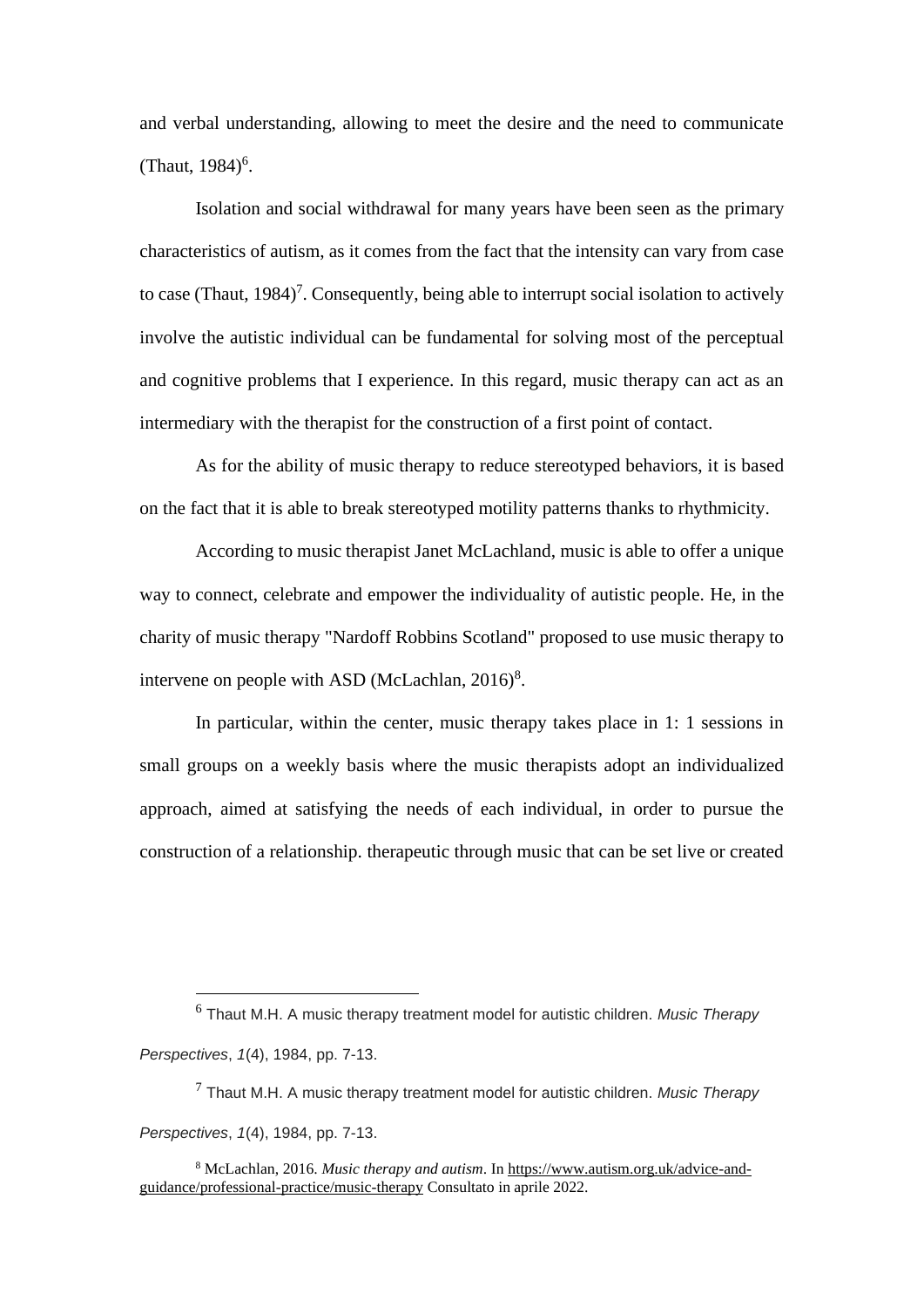by means of instruments, songs and by means of musical technology (McLachlan,  $2016$ <sup>9</sup>.

There is a lot of research evidence to support this, which highlights the actual results of the impact of music therapy on ASD. In this regard, always according to McLachlan (2016) the areas that have a positive impact of music therapy for an autistic person include the enhancement of creativity, empowerment, communication skills, social development, emotional and cognitive development and expression. of himself  $(McLachlan, 2016)^{10}$ .

Given the individual differences for the autistic population, it is good to keep in mind that universal therapeutic rules may not be applicable, as these must be adapted to the individual situation. In fact, while on the one hand an individual can respond positively to the application of a certain technique, on the other hand another individual could be damaged. Even music therapy could actually stimulate the creation of modern rituals or generate a sensory overload, for this reason the sessions must be carefully structured and controlled. In this regard, Juliette Alvin (1991) reports some contraindications of music therapy with autistic people: in fact, music could itself become an obsession that strengthens self-isolation and social withdrawal, making autistic individuals unaware of their environment, leading them to lethargy (Alvin,  $1991)^{11}$ .

Furthermore, it is essential to emphasize that the music therapist must be competent and prepared in carrying out the activity with these individuals, since if

<sup>9</sup> Ibidem.

<sup>10</sup> Ibidem.

<sup>&</sup>lt;sup>11</sup> Alvin. *Music therapy for the autistic child*. Oxford University Press, Oxford, 1991.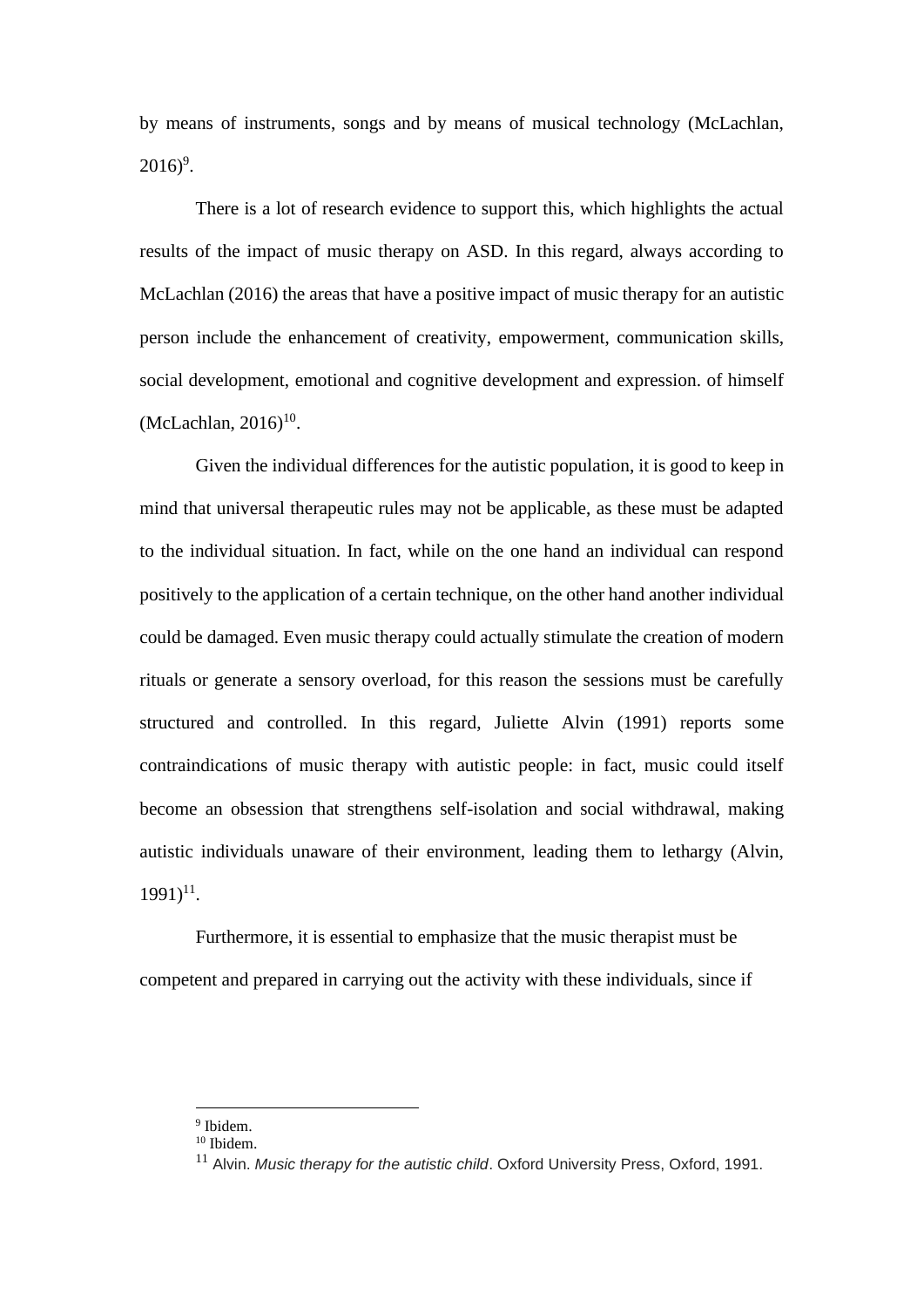music is applied improperly or therapeutically in an inappropriate manner, it can hinder or even prevent the success of the treatment.

## *10. Art Therapy: Italy*

Many people with ASD are more likely to think in visual terms. Art therapy can enable adults with ASD to process information in an efficient way and express their ideas or emotions through drawing. Art therapy helps adults with ASD to access their emotions and work on to replace maladaptive ones with adaptive ones. In addition to this, art therapy leads improved ability to recognize and respond facial expressions which is a necessary element in the work environment.

One of the hallmarks of autism spectrum disorders is the difficulty in communicating. Against this, some individuals have a great ability to think visually in images, so they can express their experiences and their will through drawing or other artistic means.

In fact, art does not require the ability to interact verbally but on the other hand it opens the doors to communication.

Art therapy is a tool that can help individuals with autistic disorder get in touch with their emotions. In particular, the evidence suggests that this technique allows to improve the ability to think and imagine symbolically, to respond effectively to facial expressions, to improve motor skills to improve the ability to solve sensory problems.  $($  Jo Rudy, 2021 $)^{12}$ .

#### *11. Cognitive Behavioural Therapy (CBT): France*

CBT helps adults with ASD to identify the link between their thoughts, feelings, and behaviours. Specifically, it can directly be applicable to adults with ASD

<sup>12</sup> Jo Rudy, L. *How art therapy helps people with autism. A risk-free way to help your child connect with emotions*, 2021. In https://www.verywellhealth.com/art-therapy-for-autism-260054 Accessed on april 2022.